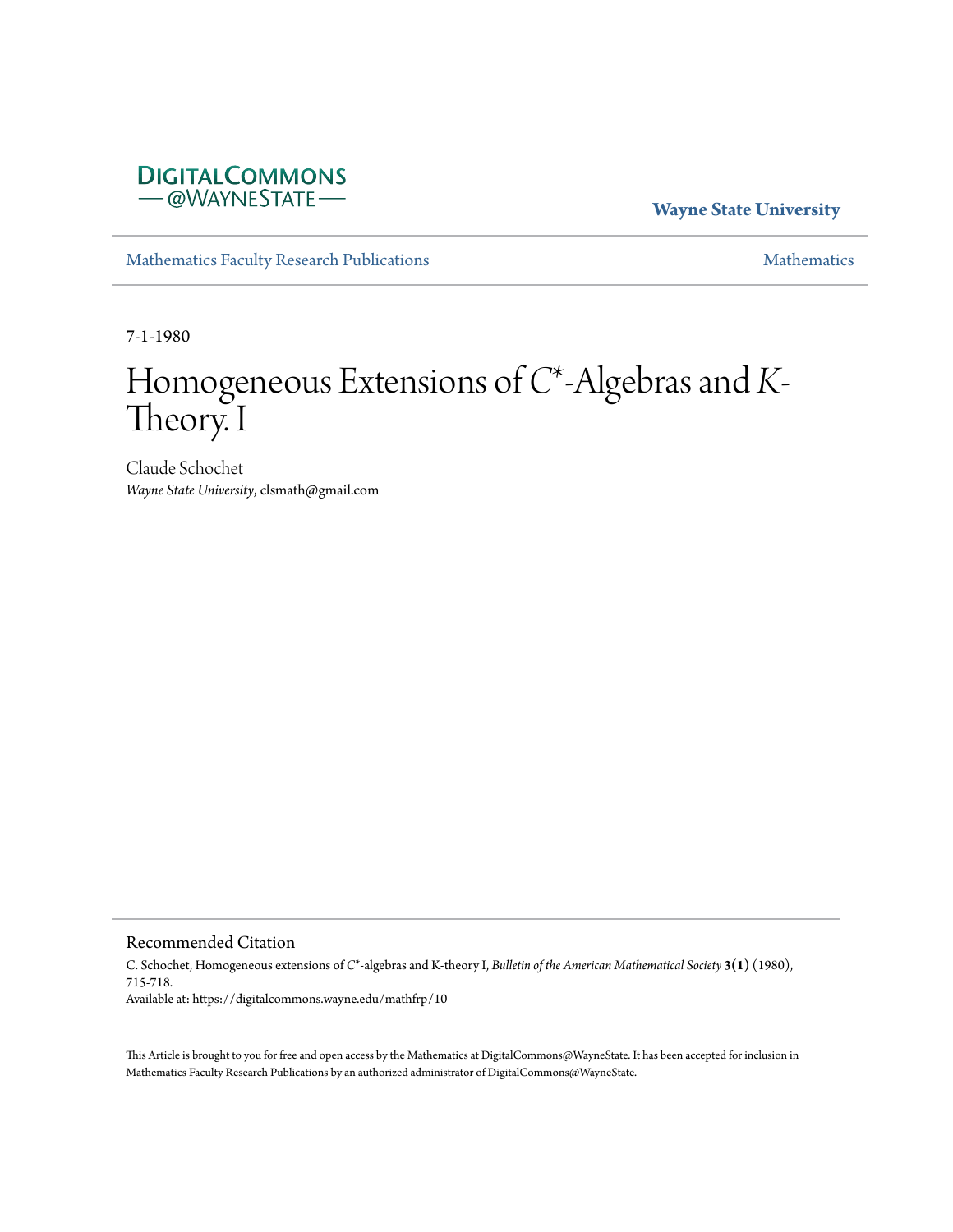## **HOMOGENEOUS EXTENSIONS OF C\*-ALGEBRAS AND K-THEORY.** I<sup>1</sup>

### **BY CLAUDE SCHOCHET**

Let L denote the bounded operators on a complex, separable, infinite-dimensional Hilbert space, K the ideal of compact operators,  $0 = L/K$  the Calkin algebra, and  $\pi$ :  $\mathcal{L} \longrightarrow \mathcal{Q}$  the natural map. Brown, Douglas, and Fillmore (BDF) [1], [2] initiated the study of unitary equivalence classes of extensions of  $C^*$ -algebras of the form

$$
0 \longrightarrow K \longrightarrow E \longrightarrow A \longrightarrow 0
$$
  
\n
$$
\parallel \qquad \qquad \parallel \qquad \qquad \uparrow \qquad \qquad
$$
  
\n
$$
0 \longrightarrow K \longrightarrow L \longrightarrow Q \longrightarrow 0
$$

for fixed separable nuclear  $C^*$ -algebras A. The resulting group of equivalence classes is denoted  $Ext(A)$ , or  $Ext(X)$  when  $A = C(X)$ , the ring of continuous complexvalued functions on a compact metric space X. In [2], BDF show that  $Ext(X)$  $\cong K_t(X)$  when X is a finite complex. If X is of finite dimension then  $Ext(X)$ has been calculated by Kahn, Kaminker, and the author (KKS) [3]:

$$
Ext(X) \cong {}^{s}K_1(X) \stackrel{\text{def}}{=} K^0(FX)
$$

where  ${}^sK_*(X) = K^*(FX)$  is Steenrod *K*-homology and *FX* is a CW-approximation for the function spectrum  $\{F(X, S^n)\}$ . In particular, if X is a closed subset of  $S^{2n}$ then

$$
Ext(X) \cong [S^{2n} - X, Q^r] \equiv K^0(S^{2n} - X)
$$

where  $Q^r$  denotes the group of invertible elements of  $Q$  with the subspace topology, and  $[X, Y]$  denotes basepoint-preserving homotopy classes of based maps  $X \rightarrow Y$ . *Henceforth Xand Y are understood to be finite-dimensional compact metric spaces.* 

For a topological space Y and  $*$ -algebra B, the continuous functions  $C(Y, B)$  form a \*-algebra. In particular, we consider the algebra  $C(Y, L_{\ast})$ , where  $L_{**}$  denotes L with the strong-\* topology. This is a  $C^*$ -algebra with

© 1980 American Mathematical Society 0002-9904/80/0000-0304/\$02.00

**Received by the editors November 7, 1979 and, in revised form, December 6, 1979.** 

**<sup>1980</sup>** *Mathematics Subject Classification.* **Primary 46L05, S5IM15; Secondary 46M20, 47C15, 55N07, 55N20, 55P25, 55U25.** 

*Key words and phrases.* **Extensions of** *C\****-algebras, Brown-Douglas-Fillmore theory,**  Steenrod homology, *K*-homology theory.

**<sup>1</sup> Research partially supported by the National Science Foundation.**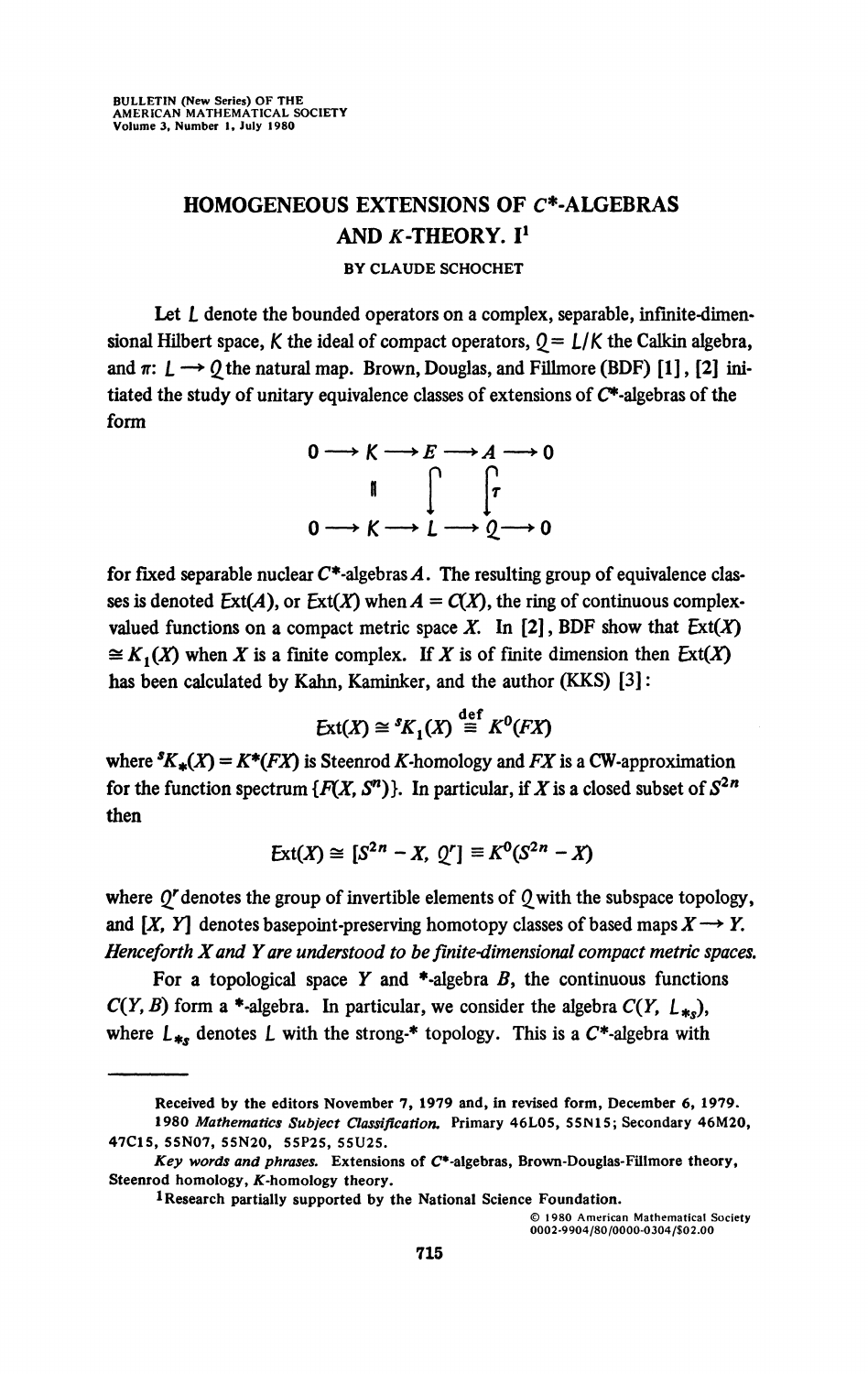**C\*-norm equal to the sup norm provided that** *Y* **is compact metric. Let**  $Q(Y)$  **=** *C(Y, L*\*<sub>*s*</sub> $)/C(Y, K)$  be the quotient *C*\*-algebra.

**Pimsner, Popa, and Voiculescu (PPV) [6], [7] consider a substantial generalization of the BDF work. They consider unitary equivalence classes of extensions of the form** 

$$
0 \longrightarrow C(Y, K) \longrightarrow E \longrightarrow A \longrightarrow 0
$$
  
\n
$$
\downarrow \qquad \qquad \downarrow \qquad \qquad \downarrow
$$
  
\n
$$
0 \longrightarrow C(Y, K) \longrightarrow C(Y, L_{*}) \longrightarrow Q(Y) \longrightarrow 0
$$

**which are homogeneous; the various restrictions** 

$$
A \xrightarrow{\tau} \mathcal{Q}(Y) \xrightarrow{p_y} \mathcal{Q}
$$

are extensions. If *A* is a separable nuclear  $C^*$ -algebra then a group  $Ext(Y; A)$  is **obtained, and if** *Y* is a based space with basepoint  $y_0$  then a reduced group *Ext(Y, y*<sup> $0$ </sup>, *A*) is obtained.

In this note we determine the groups  $Ext(Y, y_0; C(X))$ , denoted  $L(Y, X)$ **for brevity.** 

Define  $L_n(Y, X)$  by

$$
L_n(Y, X) = \begin{cases} L(Y, X) & n \text{ odd,} \\ L(Y, SX) & n \text{ even.} \end{cases}
$$

**Results of PPV imply that for** *X* **fixed,**  $L_*(-, X)$  **is a cohomology theory and** that for *Y* fixed,  $L_*(Y, -)$  is a Steenrod homology theory [4]. Furthermore, **Bott periodicity is satisfied in each variable, and there is an interchange isomor**phism  $L_*(Y, SX) \cong L_*(SY, X)$ .

**THEOREM 1.** *Let X and Y be finite-dimensional compact metric spaces. Then there exist isomorphisms* 

$$
\Gamma^{Y,X}_{*}: L_{*}(Y,X) \longrightarrow K^{*}(Y \wedge FX)
$$

*such that* 

(1) for each fixed Y,  $\Gamma_*$  is a natural equivalence of Steenrod homology *theories,* 

(2) for each fixed X,  $\Gamma_*$  is a natural equivalence of cohomology theories,

(3) when  $Y = S^0$  the natural equivalence corresponds to the KKS natural *equivalence*  $Ext_*(X) \cong K^*(FX)$ ,

**(4)** *the natural diagram of isomorphisms* 

$$
L_*(Y, S^2X) \longrightarrow K^*(Y \wedge F(S^2X))
$$
  
\n
$$
\downarrow \qquad \qquad \downarrow
$$
  
\n
$$
L_*(S^2Y, X) \longrightarrow K^*(S^2Y \wedge FX)
$$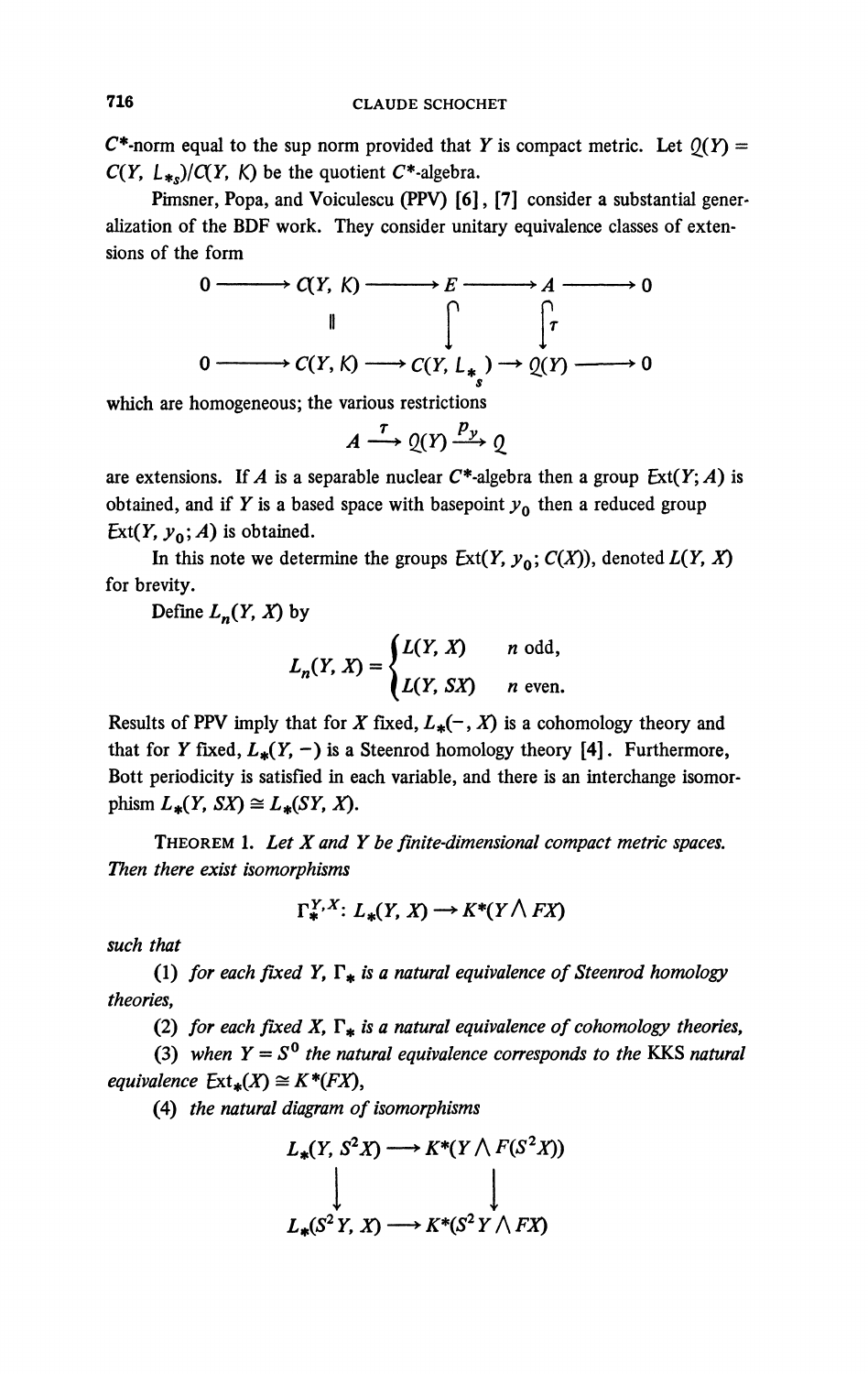*commutes, where the vertical maps are the interchange isomorphisms and the horizontal maps are instances of*  $\Gamma_*$ . (*The K<sup>\*</sup> interchange is induced by the natural equivalence*  $Y \wedge F(S^2 X) \cong S^2 Y \wedge FX$ .)

**Theorem 1 is the principal result; the other theorems are more or less immediate consequences of it. The proof of Theorem 1 follows the pattern of proof of [3, Theorem C].** 

**THEOREM** 2. If X is a closed subset of  $S^{2n}$  then there is an isomorphism

$$
L(Y, X) \cong K^0(Y \wedge (S^{2n} - X)).
$$

This is obvious given the fact that the suspension spectrum of  $(S^{2n} - X)$ **will serve stably as a replacement for** *FX.* **To completely destabilize, use the identification of**  $K^0(W)$  with  $[W, 0^r]$  and obtain

$$
L(Y, X) \cong [Y \wedge (S^{2n} - X), Q'].
$$

For computations when  $Y$  is a finite complex the following theorem is **particularly useful.** 

**THEOREM 3 (KÜNNETH THEOREM).** *Suppose that K\*(Y) is finitely generated as a graded abelian group. Then there is a natural short exact sequence* 

 $0 \longrightarrow (K^1(Y) \otimes {}^s K_0(X)) \oplus (K^0(Y) \otimes {}^s K_1(X)) \xrightarrow{\alpha} L(Y, X) \longrightarrow$  $\rightarrow$   $\text{Tor}(K^1(Y), {}^sK_1(X)) \oplus \text{Tor}(K^0(Y), {}^sK_0(X)) \rightarrow 0$ 

*In particular, if*  $K^*(Y)$  *is free abelian* (*e.g., if*  $Y = S^n$ ,  $CP^n$ ,  $G_k(C^n)$ ,  $U(n)$ ,  $G$  *a compact connected, simply-connected Lie group) then a is an isomorphism. If X is a finite complex then the sequence splits unnaturally.* 

Theorem 3 allows us to express  $L(Y, X)$  in terms of  $K^*(Y)$  and  ${}^sK_*(X)$  $\cong$  **Ext**<sub>\*</sub>(*X*). For example, if *X* and *Y* are subsets of the plane and *Y* is a finite complex with  $(n + 1)$  path components, then

$$
L(Y, X) = (\mathbb{Z}^n \otimes [C - X, Z]) \oplus ([Y, S^1] \otimes \text{hom}([X, Z], Z)).
$$

Note that  $L(S^1, S^0) \cong O \oplus \mathbb{Z} \cong \mathbb{Z}$ . This group stores the obstruction to the following lifting problem. If  $f: S^1 \longrightarrow Q$  is a continuous function which takes values in the projections of  $\theta$  then each  $f(\lambda)$  may be lifted to a projection in  $L$ . (This corresponds to the first summand in  $L(S^1, S^0)$  vanishing.) However **there is an obstruction to finding a** *continuous* **projection-valued lift for ƒ measured by the second summand. This obstruction is not immediate from the BDF analysis.** 

**G. G. Kasparov has also studied extensions of C\*-algebras by somewhat different techniques. He has announced [5] an isomorphism involving his**